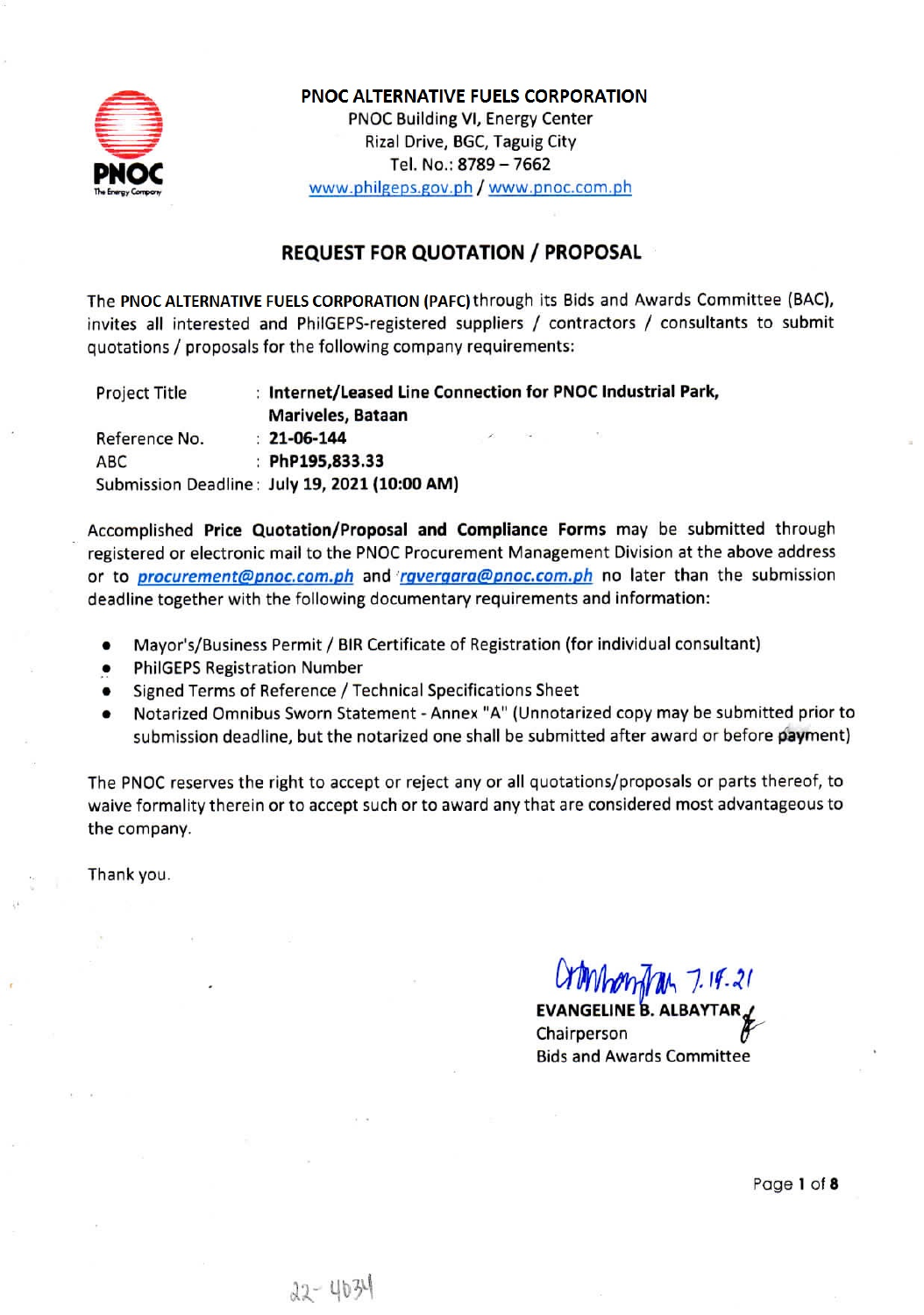# **PRICE QUOTATION / PROPOSAL AND COMPLIANCE FORM**

### **I. JUSTIFICATION**

The Internet connection is an essential tool for the PNOC Industrial Park's business operation.

#### II. **OBJECTIVES**

This Terms of Reference (TOR) aims to achieve the following:

- A. Provide the terms and conditions for the bidding contractors.
- B. Set guidelines on the financial and technical aspects of the project.

#### **III. MANDATORY SUBMITTALS**

#### **Bidders are expected to submit the following documents:**

#### **1. Technical Proposal which includes:**

- A. Company Information
- B. Technical Specifications:
	- 30 Mbps or better Dedicated Internet connection
	- 99% Service Availability
	- Detailed Work Plan
	- 24/7 Customer Support
	- Monitoring Tool
	- Business Continuity Plan
- 2. Financial Proposal for the 30 Mbps or better dedicated internet connection where the total budget for the project is fixed at **PhP195,833.33 for five (5) months**.
- 3. Copies of Certificates of Satisfactory Performance of similar contracts from **at least one (1) client each covering the years 2017, 2018, and 2019**. Similar contract refers to the minimum bandwidth service specified in this project (30 Mbps or higher). Note: the year 2020 is excluded due to the inaccessibility of several areas to ISPs personnel amid the quarantine restrictions of the COVID-19 pandemic, and consequent slow down of installation and repair activities needed to improve service quality.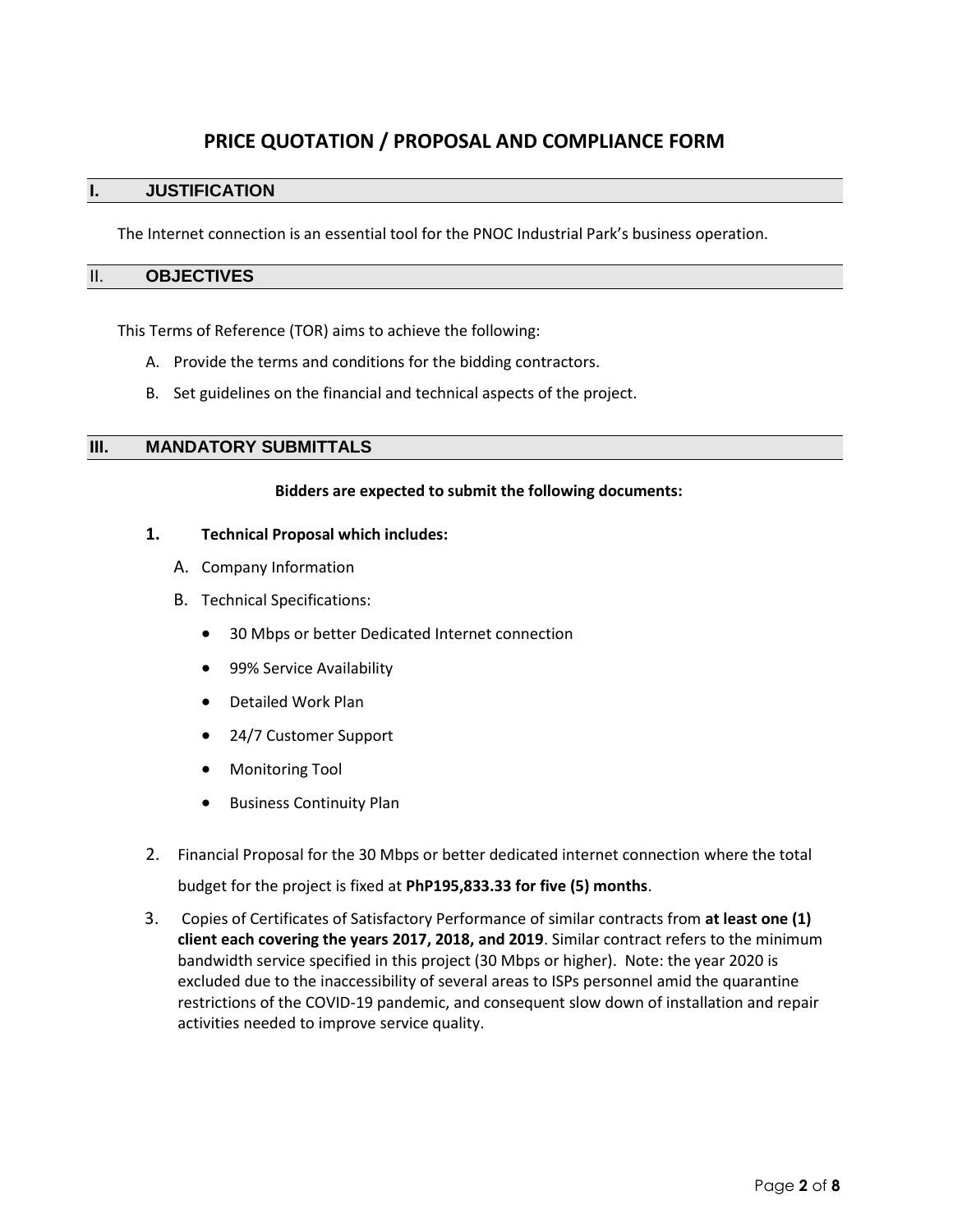#### **A.** Technical Proposal

It is significant that the Internet Service Provider (ISP) has experience and resources required to support the PNOC Industrial Park's current and future communications needs. The ISP is expected to submit a proposal which includes the following:

- 1. Company Information
	- a) Brief overview of the company, including products and services offered, as well as a summary of the company's history describing how long it has been providing telecommunications solutions, its capability to configure, install, and support the proposed telecommunications solution, as well as its capacity to deliver maintenance services and technical support.
	- b) Briefly describe local and remote technical support facilities in systems administration, monitoring, operations, repair, and maintenance, including the number of support personnel and training and dispatch methods and technician support tools.
	- c) Should submit copies of Client Satisfactory Certificates of similar contracts from **at least one (1) client each covering the years 2017, 2018 and 2019.** Similar contract refers to the minimum bandwidth service specified in this project.

#### 2. Technical Specifications

Each proponent must submit a Technical Proposal for a Dedicated Leased Line Internet Bandwidth of 30 Mbps or better. Furthermore, each bidder should adhere to the technical requirements stated in part IV.A of this TOR. Only bidders who meet the following technical requirements shall be considered in the evaluation of financial proposal. In brief, the following are the technical requirements:

- a) 30 Mbps or better Dedicated Internet Connection
- b) 99% Service Availability
- c) Detailed Work Plan
- d) 24/7 Customer Support
- e) Monitoring Tool
- **f)** Business Continuity Plan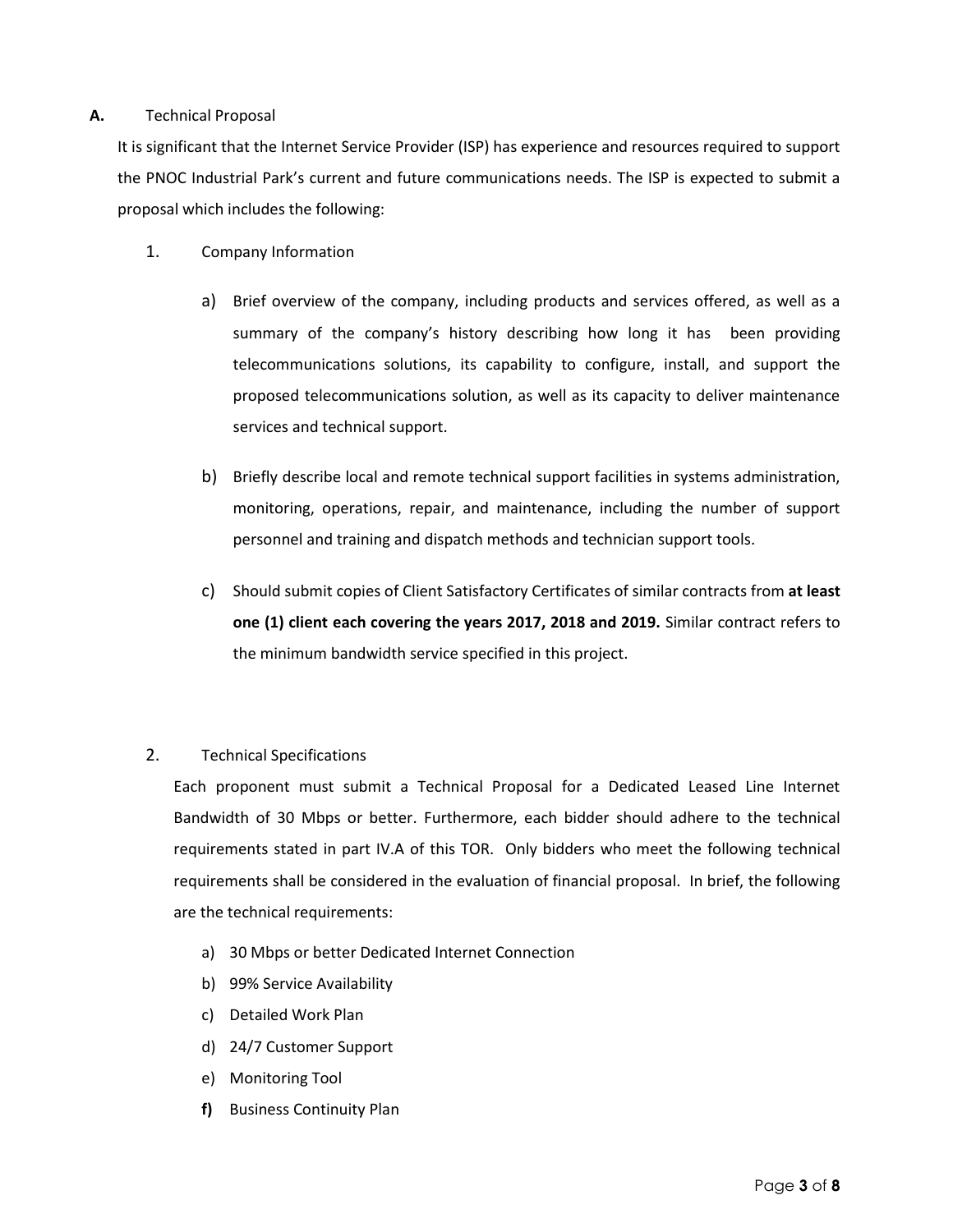#### **B.** Financial Proposal

The Financial Proposal shall be for the 30 Mbps or better dedicated internet connection. It should be noted though that the total budget for the project is fixed at **PhP195,833.33 for five (5) months**. Thus, the bidder's proposal, to be considered, should not exceed **PhP195,833.33** inclusive of all costs, expenses, taxes, and charges. The proposal should explain thoroughly and clearly the details of the bid pertaining to the following:

- **a) Price of 30 Mbps internet connection;**
- b) Installation and reconfiguration costs, equipment costs, maintenance costs, training costs, if any; and
- c) All other costs, expenses and charges entailed in executing the project.

The Financial Requirements detailed in part IV.B of this document shall be strictly observed.

#### **IV. PROJECT GUIDELINES AND SPECIFICATIONS**

Bidders are expected to submit a complete proposal that shall be in accordance with the detailed technical requirements. If the proposed bid does not comply with the specifications as written, the bidder shall attach to the proposal a complete detailed itemization and explanation for each and every deviation or variation from these specifications. Absence of any such itemization and explanation shall be understood to mean that the bidder failed to meet all details of these specifications.

Winning bidders delivering products or services pursuant to these specifications shall guarantee that they meet the specifications as set forth herein. If it is found that products or services delivered do not meet requirements of the specifications, the bidder concerned will be disqualified.

A. Technical Requirements

The following are the technical specifications for the Internet leased line connection:

- 1) 30 Mbps or better Dedicated Internet Connection
- 2) The Internet connection must have a Committed Information Rate (CIR) Ratio of 1:1 with at least 99% uptime service availability and both the download stream and upload stream is the same as specified at all times
- 3) ISP must submit detailed work plan specifying installation design, detailed activities with timeline, connectivity diagram from end user premise up to the last mile in the event that they do not have an existing facility within the area.
- 4) Provide 24/7 customer support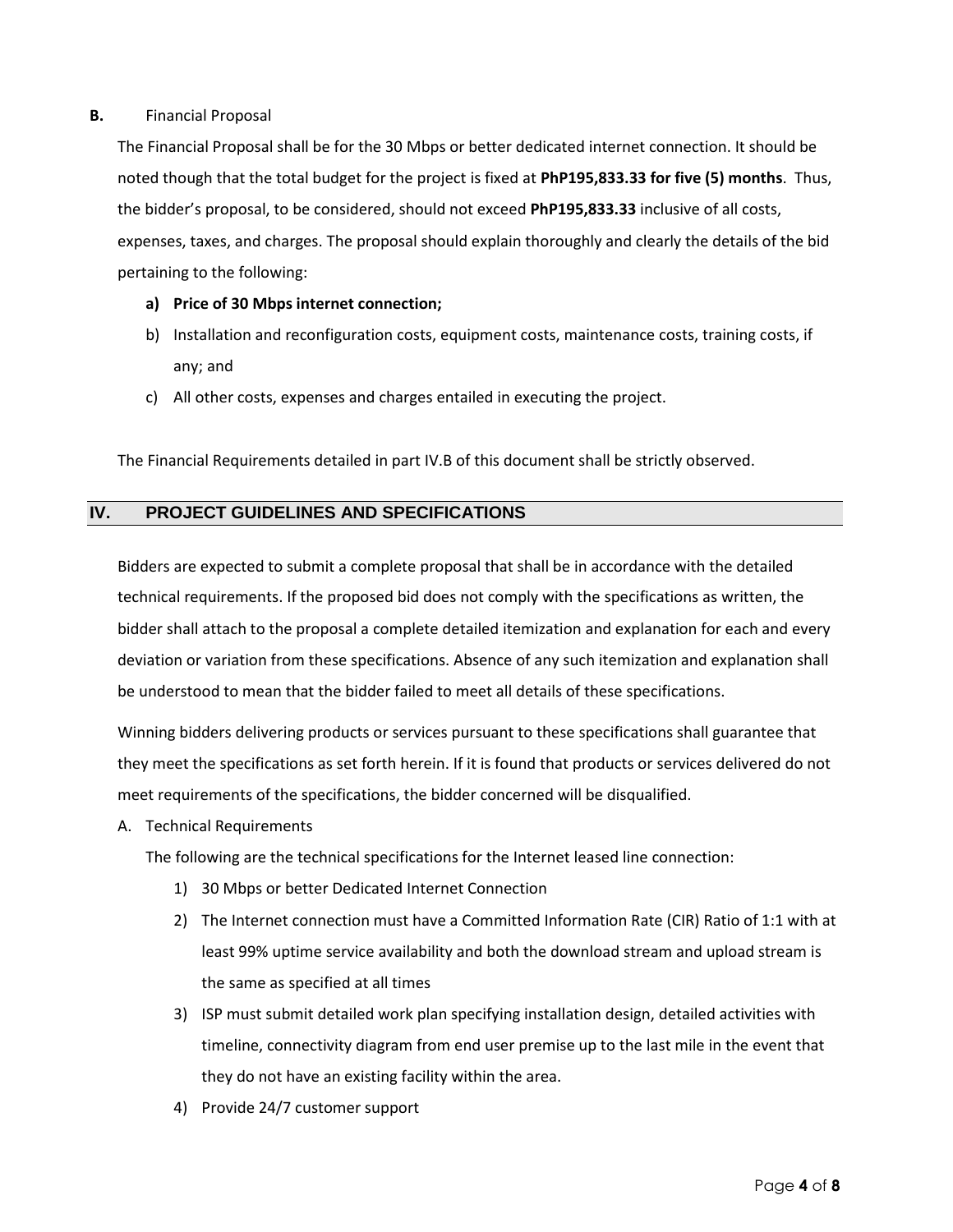- 5) Provide monitoring tool which should be available online that would show historical and real-time performance of the Internet service i.e. Multi Router Traffic Grapher (MRTG).
- 6) Submit a Business Continuity Plan (BCP)
- **B.** Financial Requirements

# **The subsequent specifications should be strictly considered for the financial aspect of the**

#### **project:**

- 1) Cost for the installation and maintenance services of the proposed project.
- 2) Cost for civil works and additional wiring should also be detailed in the proposal.
- 3) Installation, civil works, reconfiguration costs and any additional equipment should be shouldered by the winning bidder.

# **V. SCOPE OF WORK**

A. Pre-Installation

Provide detailed work plan with timeline specifying installation design, detailed activities, and network diagram showing connectivity.

B. Actual Installation and Configuration

#### Internet Access Service

- 1. Install, configure, and provide a guaranteed 30 Mbps or better bandwidth leased line for internet access, to include the mounting and configuration of communication devices and other network devices to connect and enable the data link.
- 2. Subject the connection to a 24-hour Bit Error Rate (BER) test and submit to the MIS unit/Division for approval before proceeding with the installation.
- 3. Maintain a 24-hour fault management call center for trouble calls.
- 4. Provide tools/utilities to monitor bandwidth utilization.
- 5. Provide detailed report on every internet access related incident (downtime, slow/intermittent connection, etc.).
- 6. Single point of contact for sales, billing and support concerns.
- 7. All other activities and provision of required equipment that may be identified during the provision of internet service.
- C. Business Continuity Plan in the event of a disaster

Mitigation controls or action plan in the event that the IPs or block suffers a Distributed Denial of Service (DDoS) attack, accidentally tagged as SPAM hosts and have been blacklisted.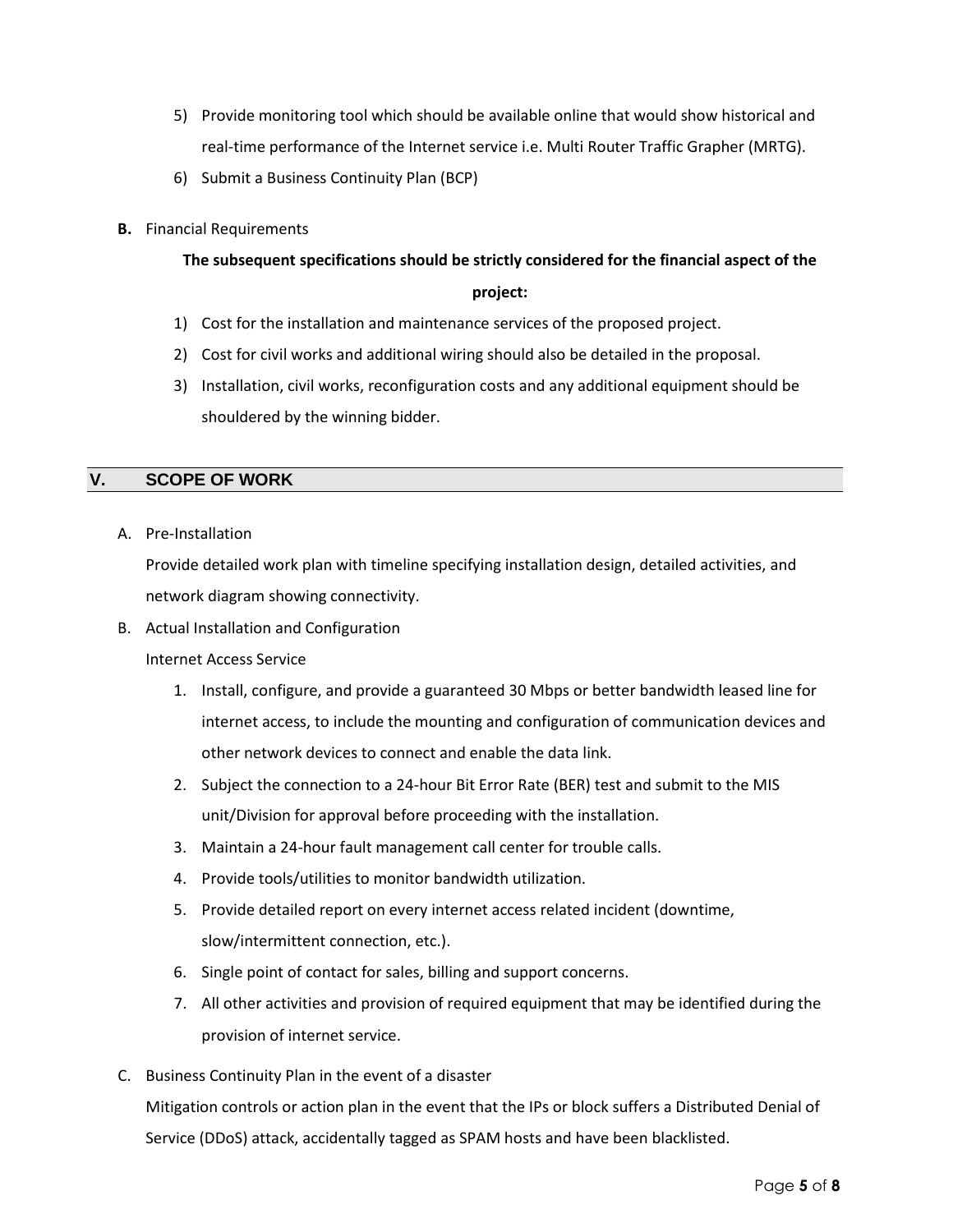#### **VI. EVALUATION PROCESS AND CRITERIA**

- A. The bidding shall follow the procedures prescribed in the Revised Implementing Rules and Regulations (RIRR) of R.A. 9184, otherwise known as the Government Procurement Reform Act, which took effect 2 September 2009.
- B. The Technical Proposals will be evaluated by the PNOC Bids and Awards Committee, according to the technical requirements stated in part IV.A.
- C. The ISP of the proposed system solution should have sufficient experience and resources required to support PNOC's current and future communications needs. The ISP must provide the following information:
	- 1. Must be an ISP/Telco Company that has its own core data network running over its own domestic fiber optic backbone network.
	- 2. Must have the capacity and ability to provide maintenance services and technical support.
	- 3. Should submit copies of Certificates of Satisfactory Performance of similar contracts from at least one (1) client each for 2017, 2018 and 2019. Similar contract refers to the minimum bandwidth service specified in this project.

## **VII. TERMS AND CONDITIONS**

- A. The Agreement shall take effect beginning the first monthly bill and may be terminated by either or both parties as provided therein subject to thirty (30) days' prior notification to the party concerned.
- B. The Agreement shall be for a period of FIVE (5) MONTHS and can be renewed at PNOC's option, subject to evaluation of performance and compliance with the policies of PNOC.
- C. The ISP shall secure all required permits and approvals. However, PNOC shall extend its assistance and will provide full support.
- D. The ISP shall complete the installation of facilities within thirty (30) days from signing of the Agreement.
- E. The ISP shall provide a 24/7 customer and technical support.
- F. The ISP shall provide a free usage and statistic online monitoring tool.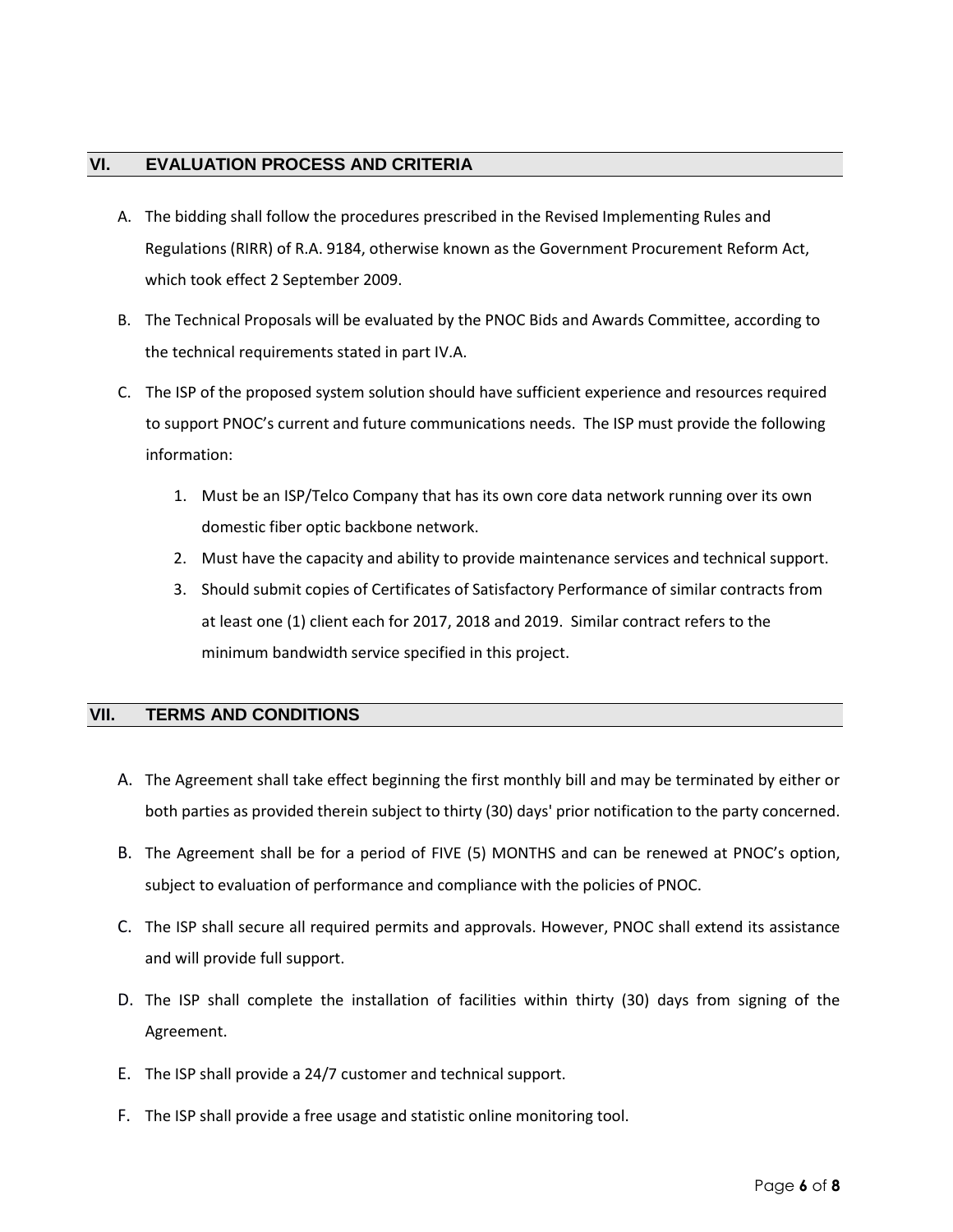- G. The ISP shall provide PNOC incident reports for Internet outages.
- H. Either party may terminate the Agreement for the other party's breach or non-compliance of obligation by serving the latter a formal written notice thirty (30) days prior to the effective date of termination.
- I. The ISP shall abide by all the applicable safety procedures, policies and standards of PNOC when performing repairs, maintenance and/or installation(s) of equipment within the premises of work. Failure of the ISP to adhere to relevant safety practices shall result in stoppage of work. The ISP shall make the necessary correction(s) of the unsafe acts/practices to the satisfaction of PNOC before the work can be resumed.
- J. Should PNOC wish to upgrade or downgrade its connectivity to a higher or lower bandwidth, or lease additional capacities, the terms and conditions of the Agreement shall apply, provided that both parties have agreed in writing to the applicable charges for the upgraded or downgraded capacity and provided further that applicable procurement rules and regulations are followed.
- K. The ISP of the proposed system solution should have sufficient experience and resources required to support PNOC's current and future communications needs.

| # | <b>Item Description</b>                                                        | No. of<br><b>Months</b> | Rate per<br><b>Month</b> | <b>Total</b><br>(5 months) |
|---|--------------------------------------------------------------------------------|-------------------------|--------------------------|----------------------------|
|   | Internet/Leased Line Connection for<br>PNOC Industrial Park, Mariveles, Bataan |                         | P                        | D                          |

## **Total Amount (in words): \_\_\_\_\_\_\_\_\_\_\_\_\_\_\_\_\_\_\_\_\_\_\_\_\_\_\_\_\_\_\_\_\_\_\_\_\_\_\_\_\_\_\_\_\_\_\_\_\_\_\_\_\_\_\_**

## **TERMS AND CONDITIONS**

- 1. All entries shall be typed or written in a clear legible manner.
- 2. Bidder shall offer one (1) bid only. Alternative bids shall be rejected.
- 3. All prices offered herein are valid, binding and effective for THIRTY (30) calendar days upon issuance of this document.
- 4. As a general rule, price quotations to be denominated in Philippine Peso shall include all taxes, duties and/or levies payable.
- 5. In case of tie quotations, tie breaking shall be on draw lots or toss coin.